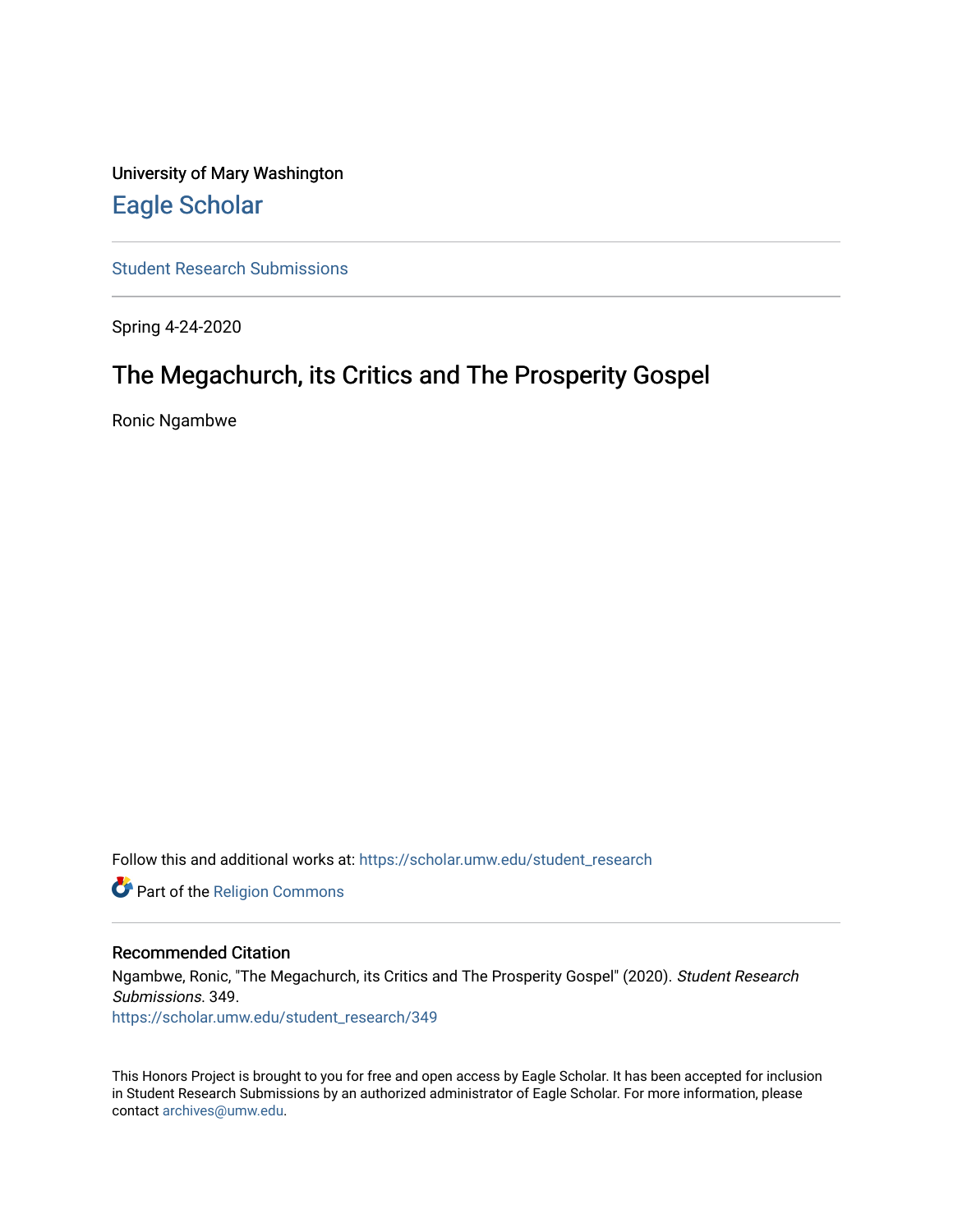The Megachurch, its Critics and The Prosperity Gospel

Ronic Ngambwe

RELG 401: Guided Research

April 24, 2020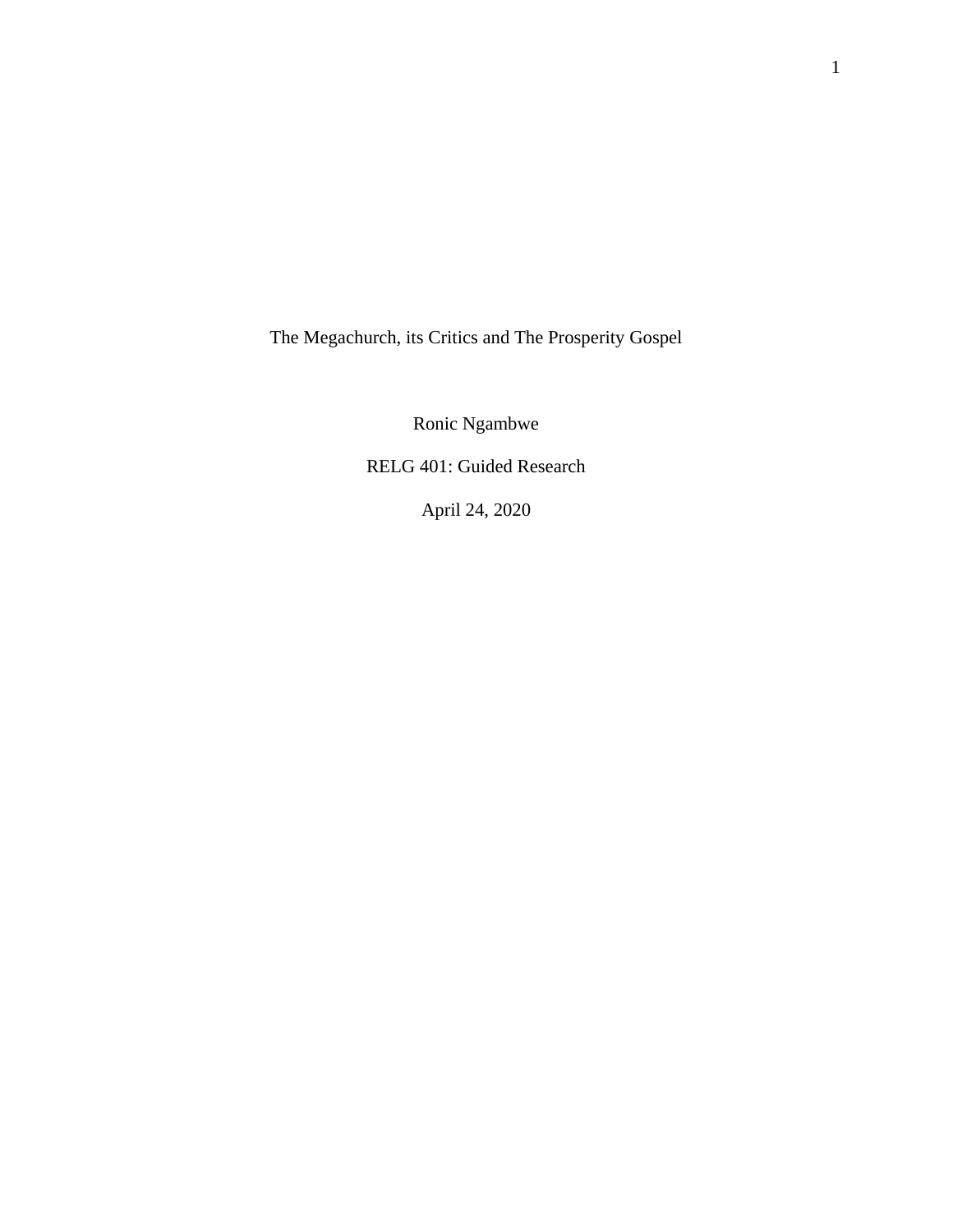# **Introduction**

Hurricane Harvey hit Houston, Texas on Friday, August 25, 2017, displacing 39,000 people from their homes.<sup>1</sup> Two days later, one of the largest and most famous churches in America, Lakewood, posted an announcement on Facebook informing the public that the church was flooded, encouraging displaced residents to go to local shelters.<sup>2</sup> It was not long before the famous megachurch pastor, Joel Osteen, became inundated with critical tweets.

The critics did not believe the claims about the church being flooded. They had seen pictures of the streets around the church that told quite a different story.<sup>3</sup> And so the tweet storm began."Joel Osteen won't open his church that holds 16,000 to hurricane victims because it only provides shelter from taxes. #HoustonStrong."<sup>4</sup> Another tweet read, "Shame on Joel Osteen. Jesus would open the doors and care for the needy. What a disgrace for the needy. What a disgrace to #houston and #LakewoodChurch!"<sup>5</sup>

A few days later, the following week on Tuesday, Osteen tweeted letting people know that the church was gathering the necessary supplies such as food, water, and diapers for hurricane victims.<sup>6</sup> Of course this did not appease the critics, because even a few days after the church began to welcome evacuees, people were still criticising the megachurch pastor. A twitter account by the name of Stop Global Warming tweeted a meme of an individual handing bread and fish to someone else, presumably referring to the Biblical passage where Jesus fed a large

<sup>&</sup>lt;sup>1</sup> kimberly Amadeo, "Hurricane Harvey Facts, Damage and Costs," *The Balance*, June 25, 2019

<sup>2</sup> John Bacon, "Joel Osteen: 'We never turned away' Hurricane Harvey flooding victims," *USA Today*, August 30, 2017

<sup>3</sup> Amadeo, "Hurricane Harvey Facts, Damage and Costs."

<sup>&</sup>lt;sup>4</sup> Alan Spencer (@MrAlanSpencer), "Joel Osteen won't open his church that holds 16,000 to hurricane victims because it only provides shelter from taxes. #HoustonStrong," Twitter, August 28, 2017, https://twitter.com/MrAlanSpencer/status/902287854440562688

 $5$  Runek (@Runek 15), "Shame on Joel Osteen. Jesus would open the doors and care for the needy. What a disgrace to #houston and #LakewoodChurch!" Twitter, August 28, 2017, https://twitter.com/RuneK\_15/status/902342206626959360

<sup>6</sup> Bacon, "Joel Osteen: 'We never turned away' Hurricane Harvey flooding victims."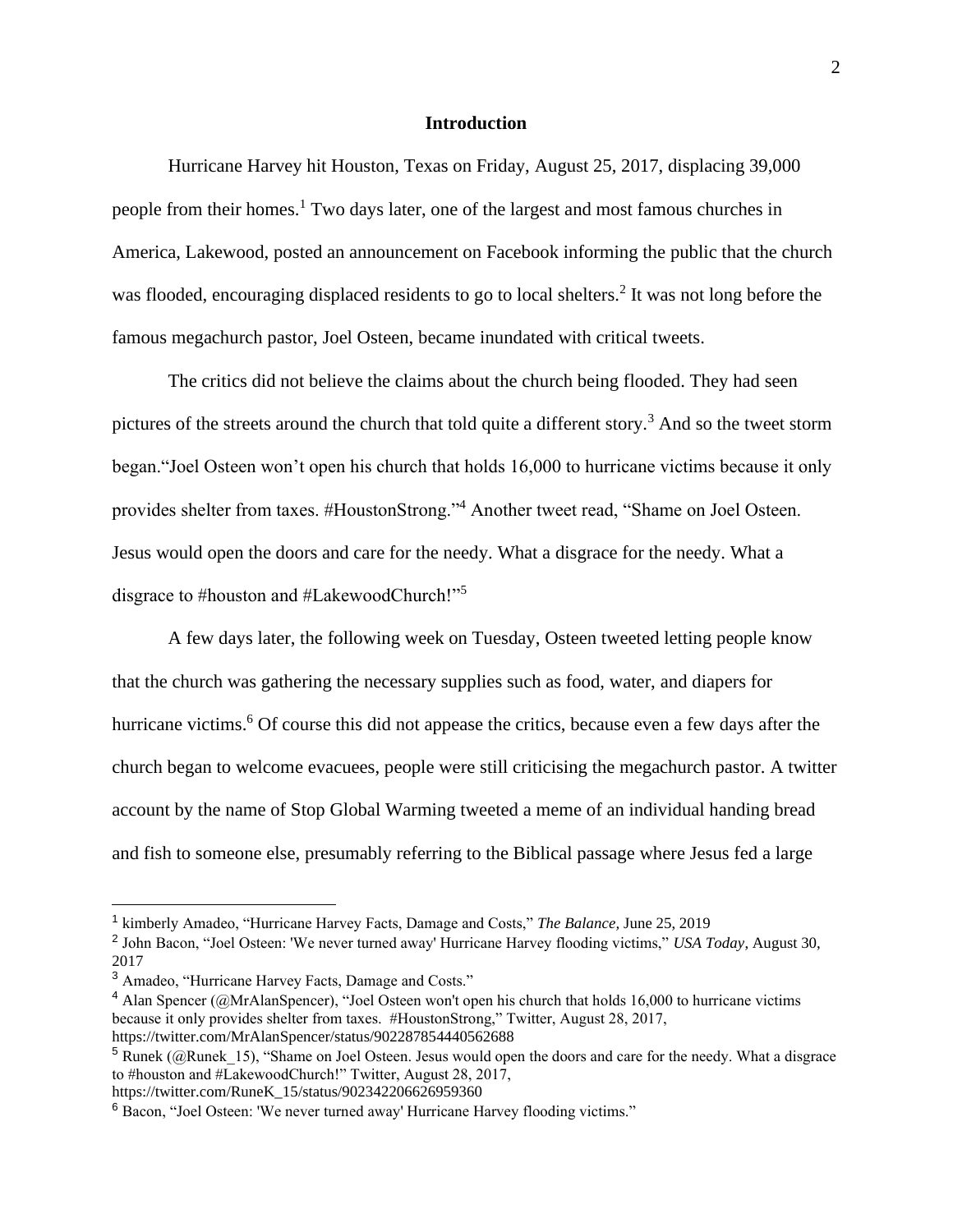crowd, with the line, "And, lo, Jesus fed the needy only after receiving a massive public shaming on Twitter." The caption read, "Joel Osteen and the rest of the "prosperity gospel" peddlers areparariste!#JoelOsteen."<sup>7</sup> The Lakewood preacher defended himself, telling CNN, "the church has always been open."<sup>8</sup>

In a Washington Post article titled, "Here's why people hate Joel Osteen," associate professor of the history of Christianity in North America at Duke Divinity School and author of *Blessed: A History of the American Prosperity Gospel*, Kate Bowler argues that the primary reason that people dislike Osteen is because of the theology he preaches: the prosperity gospel.  $9$ It's a theology that promises wealth, health and victory through faith in Christ,  $10$  all of which Osteen appears to have in abundance. Bowler argues that Osteen has generally always been disliked because of this. She goes on to list the issues with prosperity megachurches and the prosperity gospel in general that have garnered so much hate for pastors of these churches.<sup>11</sup> The prosperity gospel is a fairly limited theology that promises things that aren't always guaranteed to every Christian. It additionally fails to address "the problem of evil"<sup>12</sup> and explain the times in life when one may not be prosperous despite how much they might "name it" and "claim it."

Hence this is the biggest issue critics of the megachurch have with its leadership: the prosperity gospel. Megachurches are accused of using this gospel to take from attendees while promising prosperity that is simply not guaranteed. Why is this the prominent belief about megachurches? What does the megachurch have to say about such accusations?

<sup>&</sup>lt;sup>7</sup> Stop Global Warming (@protestcards), "Joel Osteen and the rest of the "prosperity gospel" peddlers are parasites!#JoelOsteen," Twitter,August 29, 2017, https://twitter.com/protestcards/status/902641835067232256 <sup>8</sup> Bacon, "Joel Osteen: 'We never turned away' Hurricane Harvey flooding victims."

<sup>9</sup> Kate Bowler, "Here's why people hate Joel Osteen," *The Washington Post*, August 29, 2017

<sup>10</sup> Kate Bowler, *Blessed: A History of the American Prosperity Gospel* (Oxford University Press, 2013), 7.

<sup>11</sup> Bowler, "Here's why people hate Joel Osteen."

<sup>12</sup> Bowler, "Here's why people hate Joel Osteen."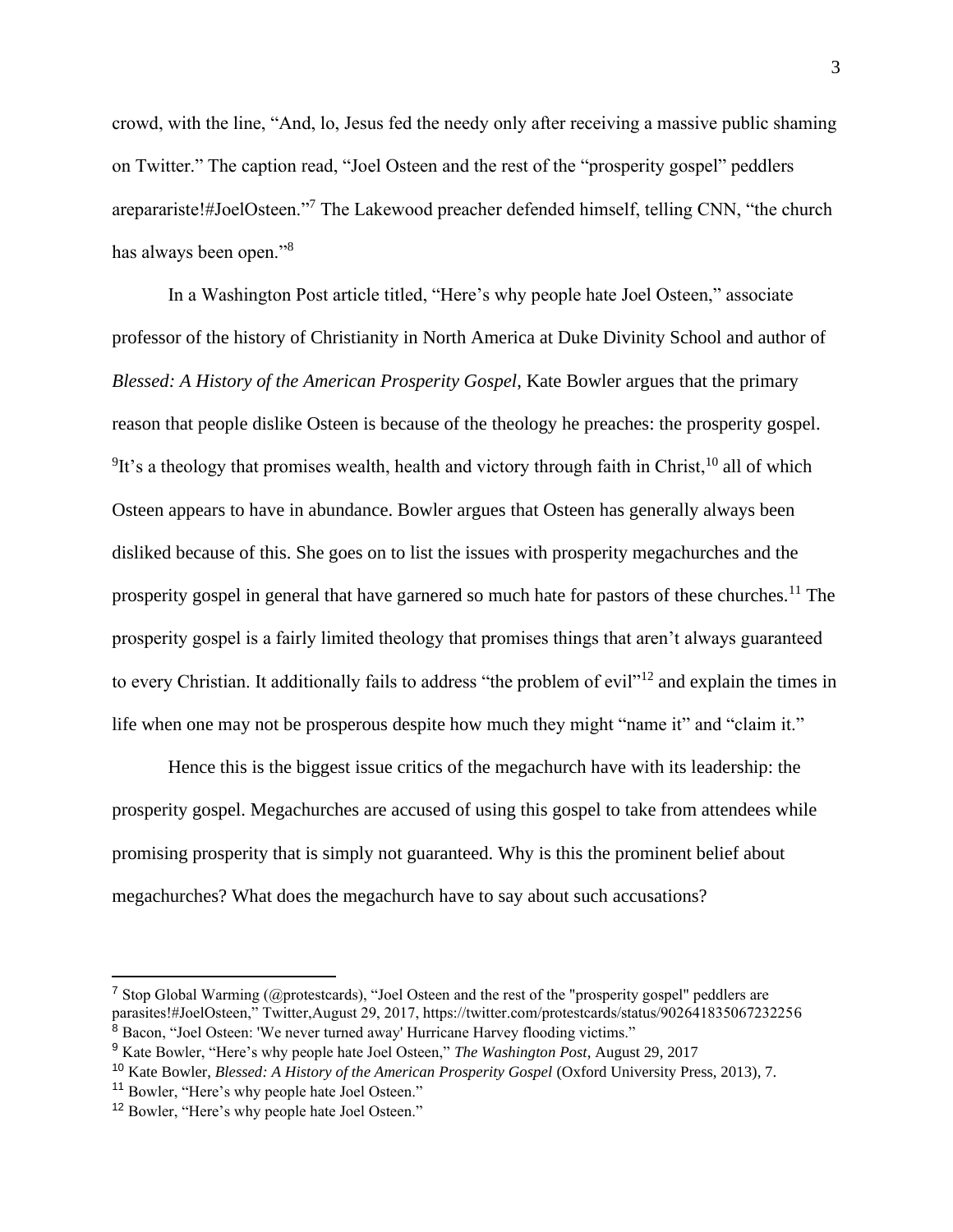## **Literature Review**

Contrary to popular belief, megachurches are not a product of the 1970s and 80s but have been around since the Reformation period.<sup>13</sup> They emerged from the Protestant tradition with the aim of achieving cultural significance by offering a variety of programs tailored to people's needs.<sup>14</sup> In that regard, they've always been big, with the first megachurch designed to hold nearly 10,000 people.<sup>15</sup> Some of the earlier churches were equipped with gyms, bowling alleys and even swimming pools.<sup>16</sup> For a long time, the megachurch was only defined by its denomination, protestant, and size of  $1,500-2,000^{17}$  <sup>18</sup> regular attendees, but I would argue that that definition expanded to include other characteristics in the 1970s and 80s when " the megachurch burst into the American consciousness."<sup>19</sup>

It was around this time that people began to notice the megachurch, when it really had come about in the 19th and 20th centuries as a result of revivalism and the Institutional Church Movement.<sup>20</sup> This mistaken perception of the megachurch as a new phenomenon can be attributed to megachurch leaders and supporters marketing their churches as new social movements. And the media, which strives on novelty, took this and ran with it, further reinforcing this myth about the megachurch. But what made the megachurch stand out in the 70s and 80s other than the way it was being presented by its promoters was televangelism. Televangelism refers to religious broadcasting. While an elementary version of it started in 1906

<sup>13</sup> David E. Eagle, "Historicizing the Megachurch", *Journal of Social History (Spring 2015)*

<sup>&</sup>lt;sup>14</sup> Eagle, "Historicizing the Megachurch."

<sup>15</sup> Eagle, "Historicizing the Megachurch," 592.

<sup>16</sup> Eagle, "Historicizing the Megachurch," 596-597.

<sup>17</sup> Eagle, "Historicizing the Megachurch," 591.

<sup>18</sup> Scott Thumma and David Travis, *Beyond Megachurch Myths: What We Can Learn from America's Largest Churches* (Leadership Network Publication, 2007), 5.

<sup>19</sup> Eagle, "Historicizing the Megachurch," 589.

<sup>20</sup> Eagle, "Historicizing the Megachurch," 590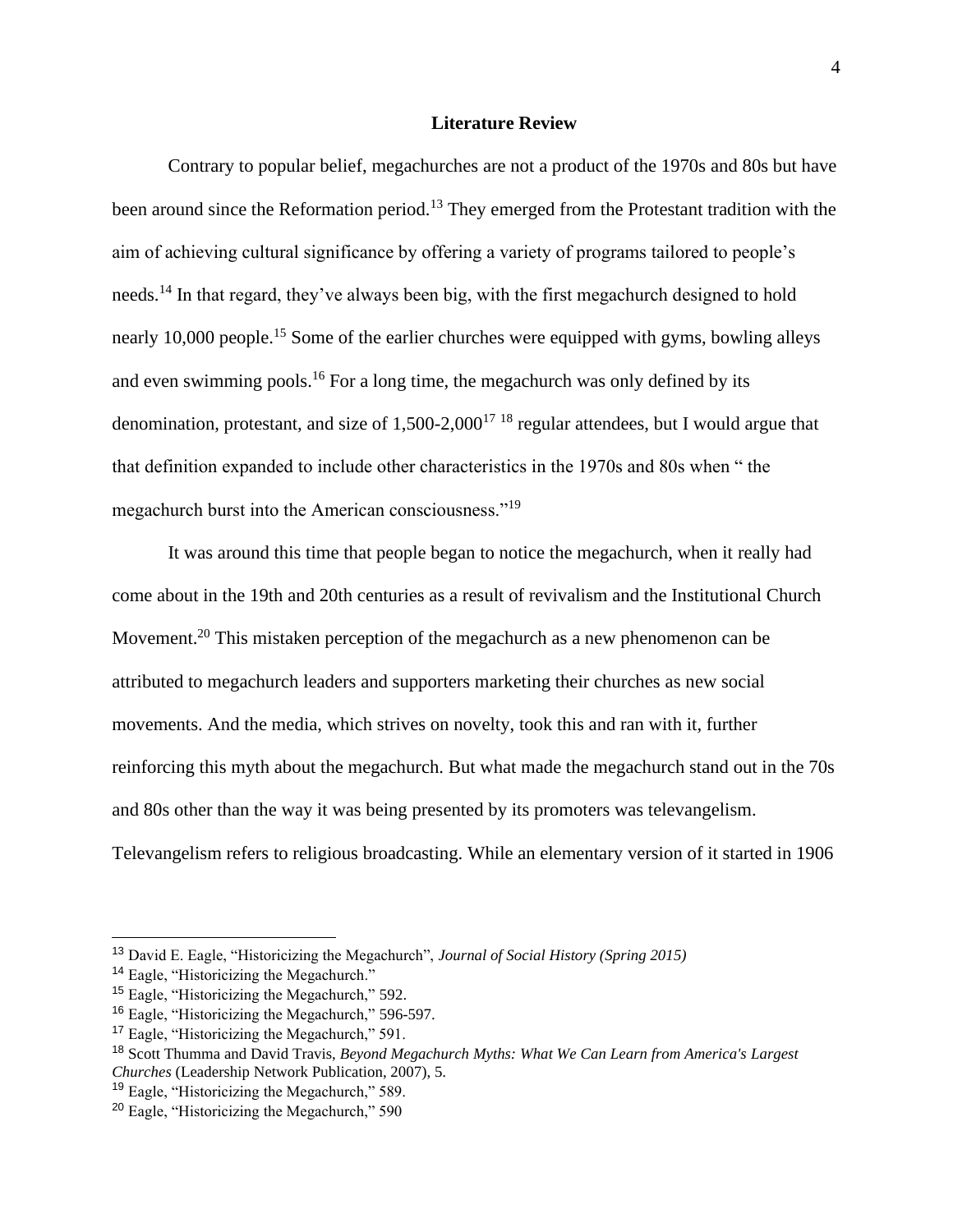with the advent of wireless communication,<sup>21</sup> televangelism really took off in the 1960s.<sup>22</sup> "The average number of Americans viewing a religious television program soared from approximately 5 million in the late 1960s to almost 25 million by the mid-1980s,"<sup>23</sup> writes Jeffrey K. Hadden, former professor of sociology at the University of Virginia.

As the megachurch grew, so did its critics who redefined it to include many critical descriptions. It was no longer characterized only by denomination, size and a long list of amenities. A Megachurch was now too big, narcissistic, a combination of "cults of personalities,"<sup>24</sup> detrimental to the impact of the local church, homogeneous in terms of demographic with its growth dependent on how big a "show" they could put on, and the biggest criticism of all, which is now what the megachurch is synonymous with, is that they offer watered-down teaching in the form of the prosperity gospel. $^{25}$ 

Scott Thumma, professor of sociology of religion at Hartford Seminary and author, Dave Travis, embarked on a journey to debunk these myths using data and statistics in a book titled, *Beyond Megachurch Myths:What we can learn from America's Largest Churches.* On the claim of megachurches being too big, Thumma and Travis present statistical research showing that "of the 320,000 Christian churches, 60% of them have fewer than 100 participating adults and children (p. 45). And when surveyed, 64% of megachurch attendees knew as many or more people in the megachurch than they did at smaller churches (p. 46)." The argument that megachurches are narcissistic is grounded in the belief that they only care about themselves and their attendees and that everything they do is essentially done to benefit them. However,

<sup>21</sup> Jeffrey K. Hadden, "The Rise and Fall of American Televangelism," *Sage Publications, Inc. (May 1993), p. 114*  <sup>22</sup> Hadden, "Historicizing the Megachurch," 120.

<sup>23</sup> Hadden, "Historicizing the Megachurch," 120.

<sup>24</sup> ED Stetzer, "Debunking Megachurch Myths: Especially the One About Sheep Swapping," *Christianity Today*, February 22, 2013.

<sup>&</sup>lt;sup>25</sup> Stetzer, "Debunking Megachurch Myths: Especially the One About Sheep Swapping."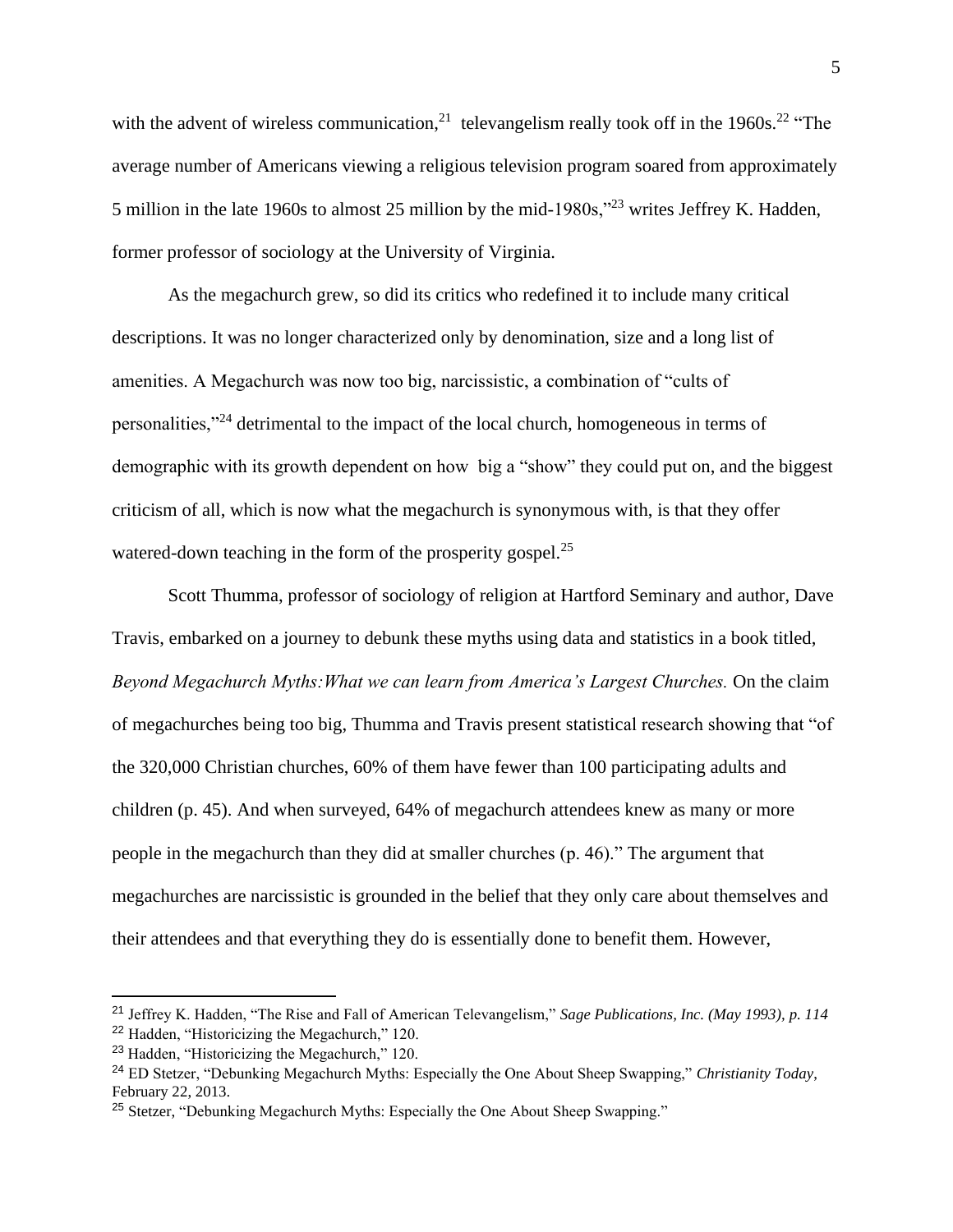according to statistics, "72% of megachurches have partnered with other congregations to do international missions (p. 80). Because membership is spread across an expansive region and over multiple communities, megachurch social ministry may also be dispersed over a large area  $(p. 82).$ "

On the claim of megachurches being "cults of personalities," Thumma argues that "pastors are often the center of attention whether the church is large or small...It is not surprising that megachurches are often identified by the names of their senior pastors (p. 55). Thumma and Travis address the claim that big churches might be detrimental to the local church in following statement, "individuals will always have disagreements with the actions and theology of certain megachurches and their pastors, but do smaller churches have reason to fear a megachurch the way a mom-and-pop general store might when rumors of Wal-Mart arise? (p.119).

Megachurches do not pause a threat to local churches. This criticism in particular comes from the belief that megachurches grow by "swapping sheep" from local churches but according to statistics, only about 44% new megachurch members are from local churches contrary to the 60- 95% claim.<sup>26</sup> On the criticism of homogeneity, the authors argue that "many megachurches have intentionally adopted an inclusive vision that the church is for all people no matter what race or socioeconomic group. The leadership of these churches has a strong desire to cultivate an atmosphere of inclusion and embrace a wide diversity of people. This message is translated to the people in the pews." (p. 138). In terms of worship and growth, Thumma and Travis argue that while worship is important to growth, it's the pastor and leaders's passion for evangelism that has the greatest impact (p.160). Lastly, in responding to critics that megachurches preach almost exclusively the prosperity gospel, the authors do acknowledge that that is the practice of

<sup>&</sup>lt;sup>26</sup> Stetzer, "Debunking Megachurch Myths: Especially the One About Sheep Swapping."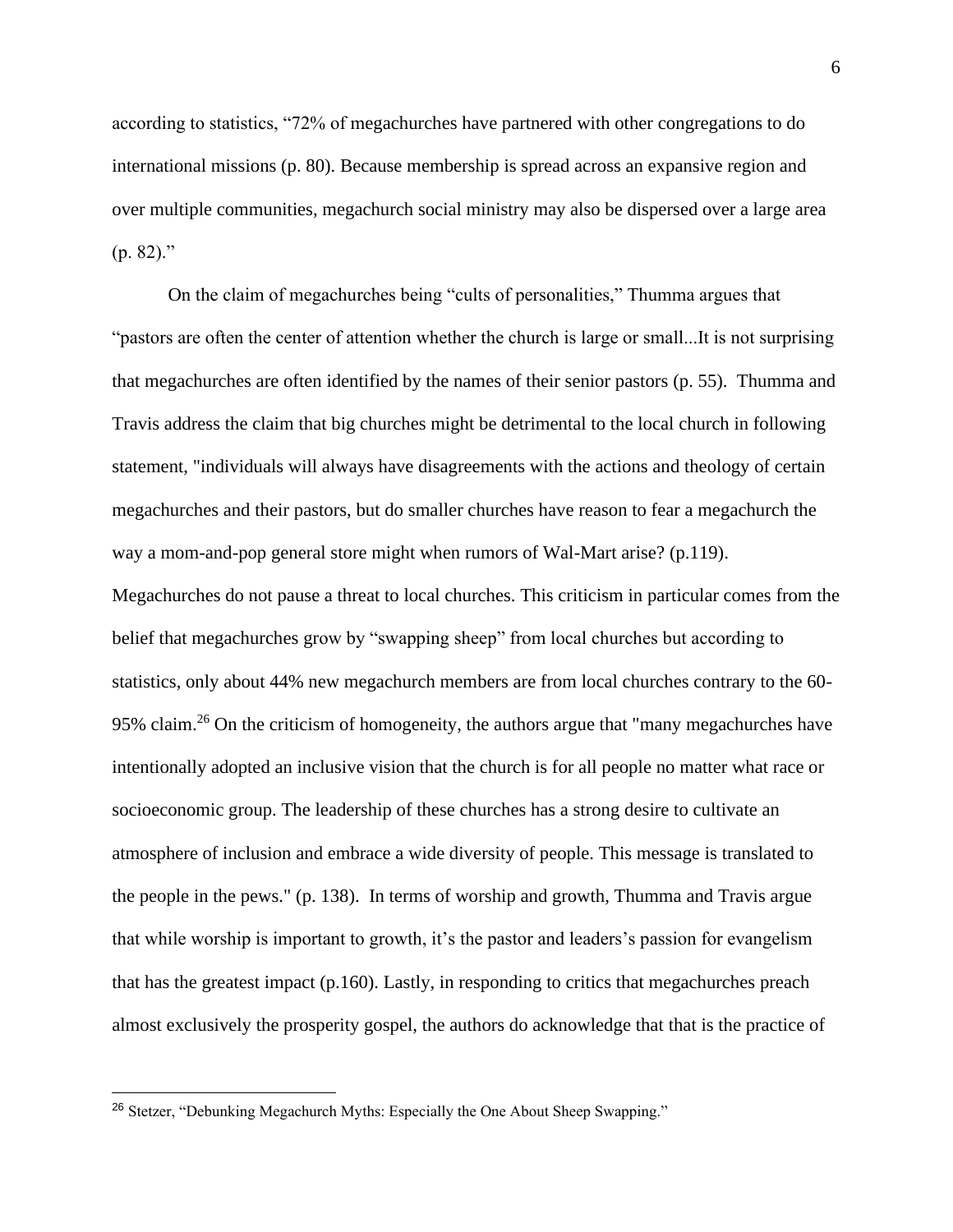some churches "however, the vast majority of megachurches have belief statements on paper and in practice that are clearly in line with orthodox Christian doctrines" (p.98).

Authors Kate Stockly, Katie Corcoran and James Wellman also spring to the defense of the megachurch in their newly released book, *High On God: How Megachurches Won the Heart of America*. They argue that the megachurch satisfies the human desire for community and individual validation through an energetic atmosphere that evokes and meets six fuman desires: acceptance, awe and spiritual stimulation, reliable leadership, deliverance, purpose, and solidarity in a community of like-minded others. These desires make church members feel known and a part of a community. This argument falls apart when one considers churches that would not necessarily be considered megachurches manage to offer such energetic atmospheres.

While these authors offer sound arguments in defense of the megachurch, they're not very convincing. They are reactionary responses to disapproving critics. There is now a label that almost exclusively defines the megachurch of the 21st century (a label born in the 19th ce.) whose significant impact, the promoters of the megachurch appear to downplay and critics appear to magnify. This is the role of the prosperity gospel in the identity of the megachurch. I believe it's come to redefine the megachurch as a church whose motives for evangelism are questioned because of the theology of health, wealth and victory that is synonymous with such large churches. A fair amount of research on the megachurch either focuses exclusively on its theology, the prosperity gospel<sup>27</sup> or addresses it at great length.<sup>28</sup> I would argue that critics have observed issues with the theology that characterizes the megachurch that leaders and promoters of the megachurch don't see a problem with. The question then becomes less about the

<sup>&</sup>lt;sup>27</sup> Robert Falconer, "Blessed are the Consumerists: The Ideology of Contemporary Mega Church Architecture," *South African Theological Seminary*, 2017

<sup>28</sup> James Wellman, Katie Corcoran, and Kate Stockly, *High on God: How Megachurches Won the Heart of America,* (Oxford University Press, 2020)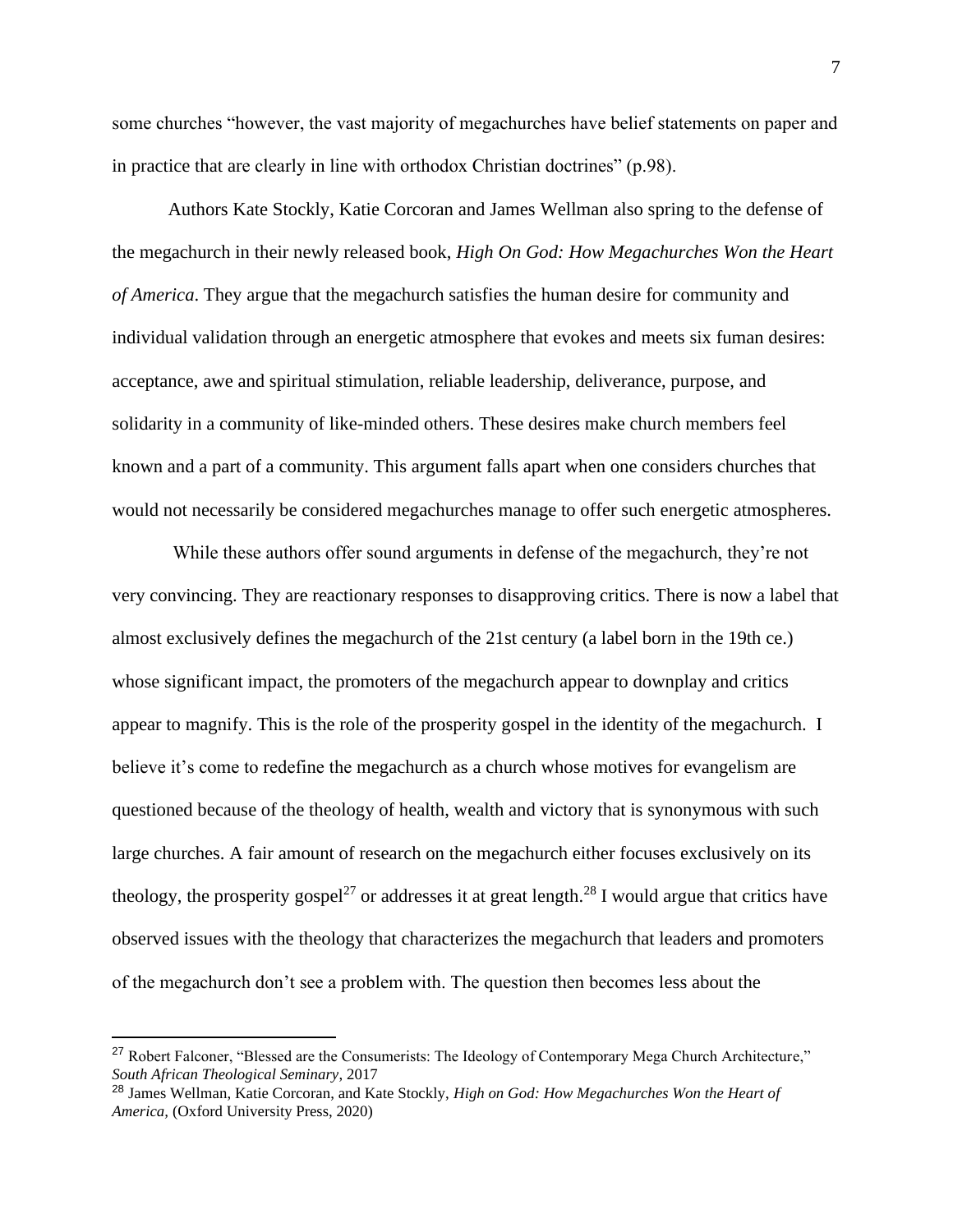megachurch and more about its theology, its biggest identifier. What is so wrong with the prosperity gospel according to critics, what do leaders and promoters of the megachurch have to say about this and why does this matter?

#### **Megachurches and The Prosperity Gospel**

As previously noted, the theology found in the megachurch has been the biggest source of its criticism. In her book, *Blessed: A History of the American Prosperity Gospel,* Kate Bowler writes, "the prosperity gospel guaranteed a special form of Christian power to reach into God's treasure trove and pull out a miracle. It represented a triumph of American optimism over the realities of a fickle economy, entrenched racism, pervasive poverty and theological pessimism that foretold the future as dangling by a thread."<sup>29</sup> The prosperity gospel emerged at a time when Christians were starting to think differently about spiritual power. They were imagining ways to necessitate the move of the supernatural in their lives to yield a desired outcome instead of just presenting their requests to God and hoping that he gave them what they wanted.<sup>30</sup>

Hence megachurches are often accused of using the gospel to obtain their own personal desires which come in the form of wealth, fame, and recognition, while promising their congregations that they too can do the same by preaching prosperity to them. The vast majority of the literature that currently exists on megachurches focus on their use of the prosperity gospel. Stockly, Corcoran and Wellman (2020), sum up the common perception of megachurches in regard to their use of such theology "...they tend to be havens of commerce and exploitation, and purveyors of the prosperity gospel. That is, most of these megachurch pastors are in it for fame and fortune. Perhaps they begin with the genuine intention to serve their people, but in the end, they transmute into manipulative marketing agents of their own fame who exploit their

<sup>29</sup> Bowler, *Blessed,* 7.

<sup>30</sup> Bowler, *Blessed,* 11-12.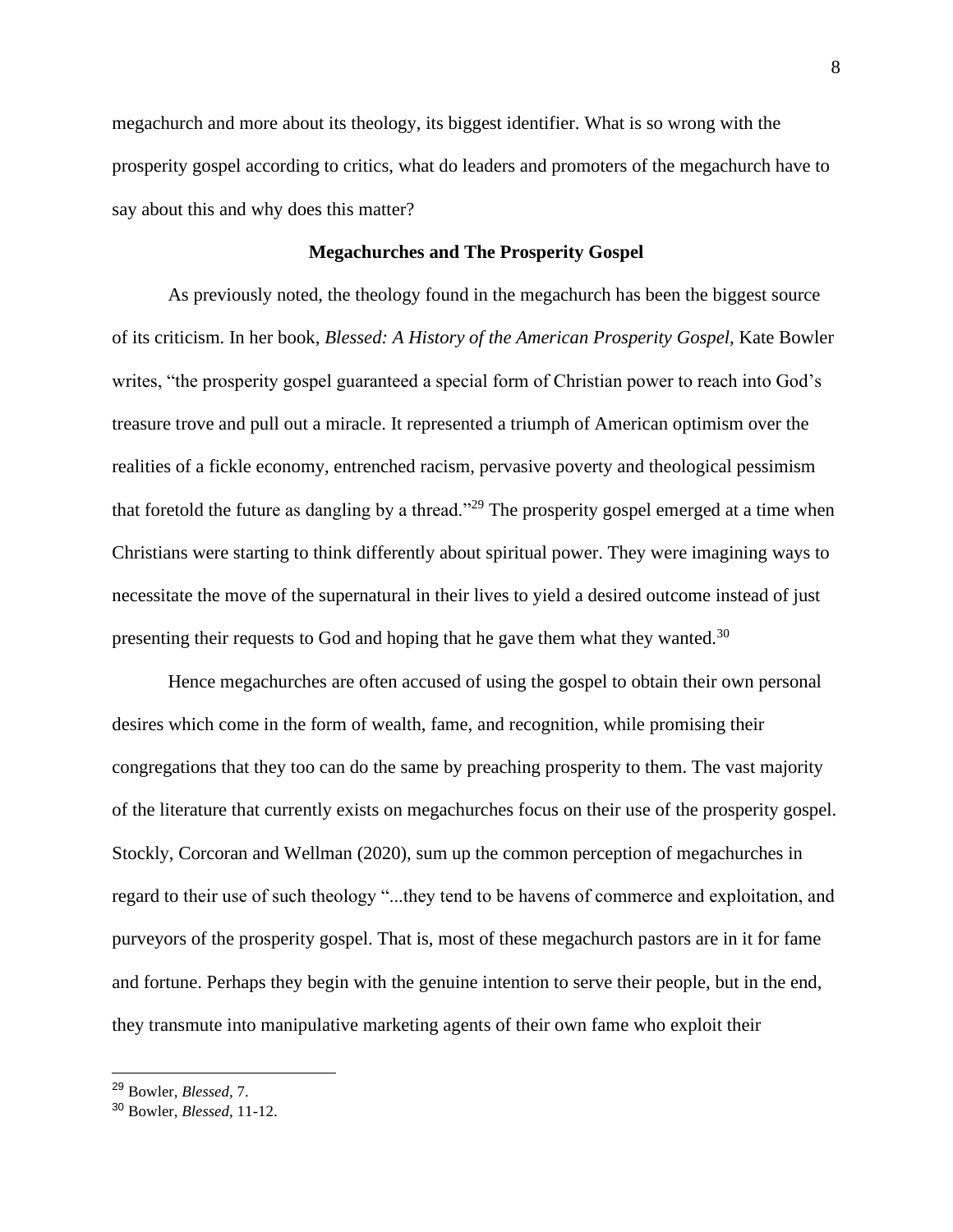parishioners, selling whatever it takes to get the group to make them rich."<sup>31</sup> Megachurches use the prosperity gospel to fulfill their own selfish desires by not only preaching wealth, health, and victory but by embodying these promises as well. $^{32}$ 

As a matter of fact, megachurch preachers do not appear to have a shortage of wealth. Take televangelists Jim and Tammy Faye Bakker, for example. They had a 2,200-acre Christian resort and theme park in their backyard that earned third place on the nation's most visited attractions. Their luxurious lifestyles was accompanied by a mansion, designer apparel and two Mercedes cars.<sup>33</sup> The couple's lifestyle was evidence of the gospel they preached. Brenda and Mack Timberlake, another preaching couple, owned an "80,000-square foot church of steel and concrete in the cornflower blue of Mack's trademark suits."<sup>34</sup>Joel Osteen, one of the most popular preacher today, enjoys a 17, 000 square foot mansion worth approximately, 10.5 million dollars, complete with 6 bedrooms, 5 bedrooms and 3 elevators.<sup>35</sup> The seven times New York Times Bestselling author has his fame and extreme wealth to prove that God provided for those who "name it" and "claim it." Dallas, Texas, preacher, Bishop T.D. Jakes has also amassed incredible wealth preaching at his church, The Potter's House. Like Osteen, he's also a New York Times Bestseller, 15 times<sup>36</sup>, a Grammy Award winner, the owner of a mansion and has been featured on Time Magazine.<sup>37</sup>Costi Hinn, Benny Hinn's nephew, tells about the lavish life he lived working for his uncle as the catcher: the person who would catch those who fell from

<sup>31</sup> Thumma and Travis, *Beyond Megachurch Myths.*

<sup>32</sup> Bowler, "Here's why people hate Joel Osteen."

<sup>33</sup> Bowler, *Blessed,* 77.

<sup>34</sup> Bowler, *Blessed,* 79.

<sup>35</sup> "Wow! Joel Osteen House Photos, Net Worth & Books,"Kten, May 16, 2019,

http://www.kten.com/story/40490669/wow-joel-osteen-house-photos-net-worth-books.

<sup>36</sup> T.D. Jakes, "Oprah's Next Chapter with Bishop T.D. Jakes," interview by Oprah Winfrey, *Oprah's Next Chapter*, OWN, December 30, 2012.

<sup>37</sup> Darlinton Omeh, "Top 10 Richest Pastors In The World And Their Net Worth," *Constative*, n.d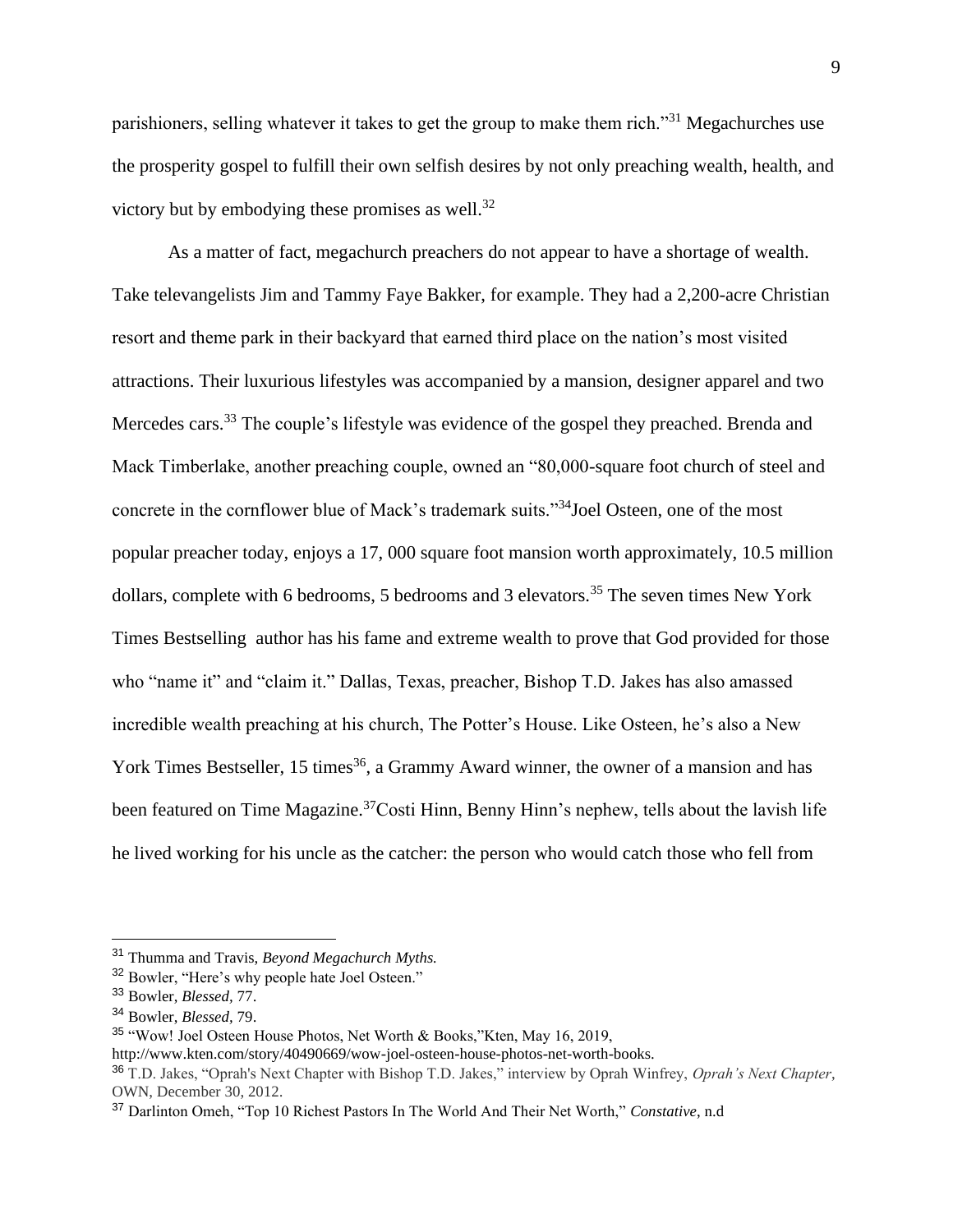Hinn's touch. At just 21 years old, Costi owned an H2 black Hummer with a TV, chrome package and 22 inch rims and a \$1,000 monthly payment, "just because we could afford it"<sup>38</sup> he said. Their home on the northern side of the United States was 10,000 square feet and the second one in Southern California came with an ocean side view that was worth \$2 million. They stayed at hotels worth upwards of \$20, 000 a night.

The issue with the prosperity gospel is that what it promises is not guaranteed for every Christian and can be harmful. Wealth doesn't always come to those who "claim it" and having "enough faith" doesn't guarantee healing or whatever else we'd like. Thus, "the most controversial aspect of the movement was its radical claim to transform invisible faith into financial rewards. Its prophets proclaimed a palpable gospel, one that could be clearly seen and measured in the financial well-being of its participants."<sup>39</sup> But not every participant's faith results in financial rewards. Constance Troutman, blogger at truthandfire.com, quit her job because her megachurch pastor said that God told him that someone in the congregation needed to quit their job. It only took two months for her to fall into what she called, "financial ruin."<sup>40</sup> Sure one could argue that Troutman already had a predisposition to do so; perhaps she already disliked her job and had even considered quitting. However, it was the pastor's "prophecy" as she calls it that moved her to action. The decision was made out of faith, encouraged by the pastor, that God always provides when one has faith.

Another profound marker of the prosperity gospel, Bowler writes, is healing through faith. "The drama of healing and health is a defining feature of the American prosperity

<sup>38</sup> *American Gospel: Christ Alone*, directed by Brandon Kimber (2018; Transition Studios, n.d.), https://www.amazon.com/American-Gospel-Christ-Russell-Berger/dp/B07MDLBZ4J/ref=sr\_1\_2?ascsubtag=1ba00- 01000-a0049-win81-other-smile-us000-pcomp-feature-scomp-wm-

<sup>5&</sup>amp;dchild=1&keywords=american+gospel&pldnSite=1&qid=1587740136&sr=8-2

<sup>39</sup> Bowler, *Blessed,* 77.

<sup>40</sup>*American Gospel: Christ Alone*, directed by Brandon Kimber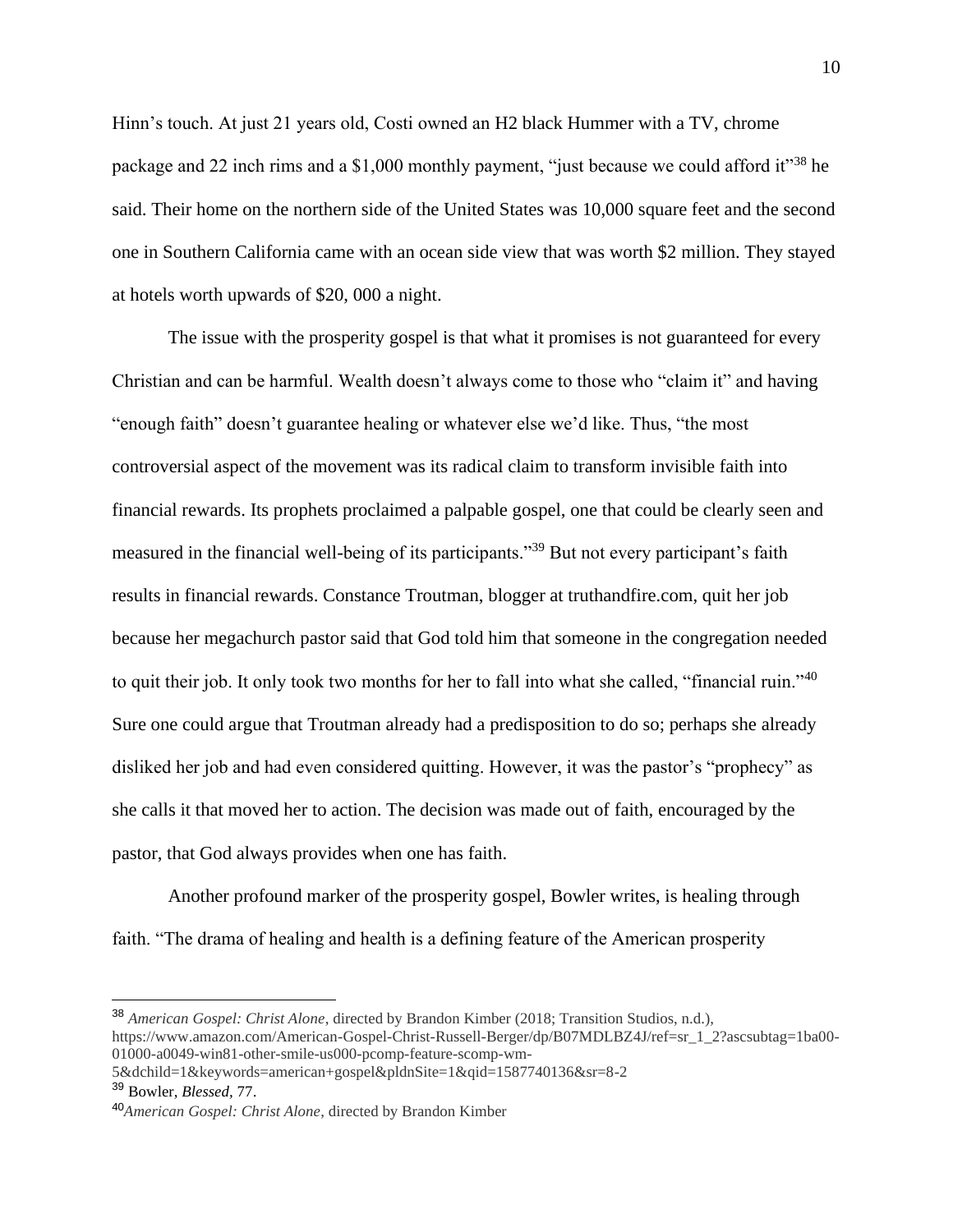movement, as believers use their bodies, and not just their finances, as a testing ground for their faith."<sup>41</sup> Justin Peters found himself on this testing ground, at age 16 when he was told that he was going to be healed from the cerebral palsy he'd had since birth. He was introduced to faith healer, Nora Lam, who did pray for his healing but proceeded to tell his father that "the more money you give to the Lord's work, the more likely it is, he'll answer your prayers."<sup>42</sup>Peters was prayed over and several years later, he still has cerebral palsy. Peters later remarked that most of the faith healers will really only "heal" those who do not have any obvious illnesses when he found himself in another similar situation. As part of his research, Peters visited a number of megachurches. As he was walking up to the altar, hoping to speak with Benny Hinn, Henry Hinn, his brother, whispered in a woman's ear who was standing next to Benny. The woman turned to Peters and said, "sir, step aside and pray for your own healing."<sup>43</sup>

While most prosperity preachers came to perceive medical intervention in a positive light, "a minority, however, shunned hospitals and doctors and nurtured divine health only by spiritual disciplines such as prayer, fasting, and deliverance."<sup>44</sup> Sean Demars, pastor at 6th Ave Church of God in Decatur, Alabama, still sided with this minority when he got mercury poisoning and was convinced that seeing the doctor reflected a lack of faith in God. As his illness got progressively worse, his mother had to force him to go see a doctor. A relative of Dr. Robert M. Bowman Jr., author of *The Word-Faith Controversy*, responded to an illness in the same way Demars did and lost his life. Certainly, these faith preachers aren't wrong in their claims and one could argue that people like Demars and Bowman's relative misunderstood their teaching and perhaps took it too literally but this attitude and response to illness and finances is far too

<sup>41</sup> Bowler, *Blessed,* 140.

<sup>42</sup>*American Gospel: Christ Alone*, directed by Brandon Kimber

<sup>43</sup> *American Gospel: Christ Alone*, directed by Brandon Kimber

<sup>44</sup>Bowler, *Blessed,* 140.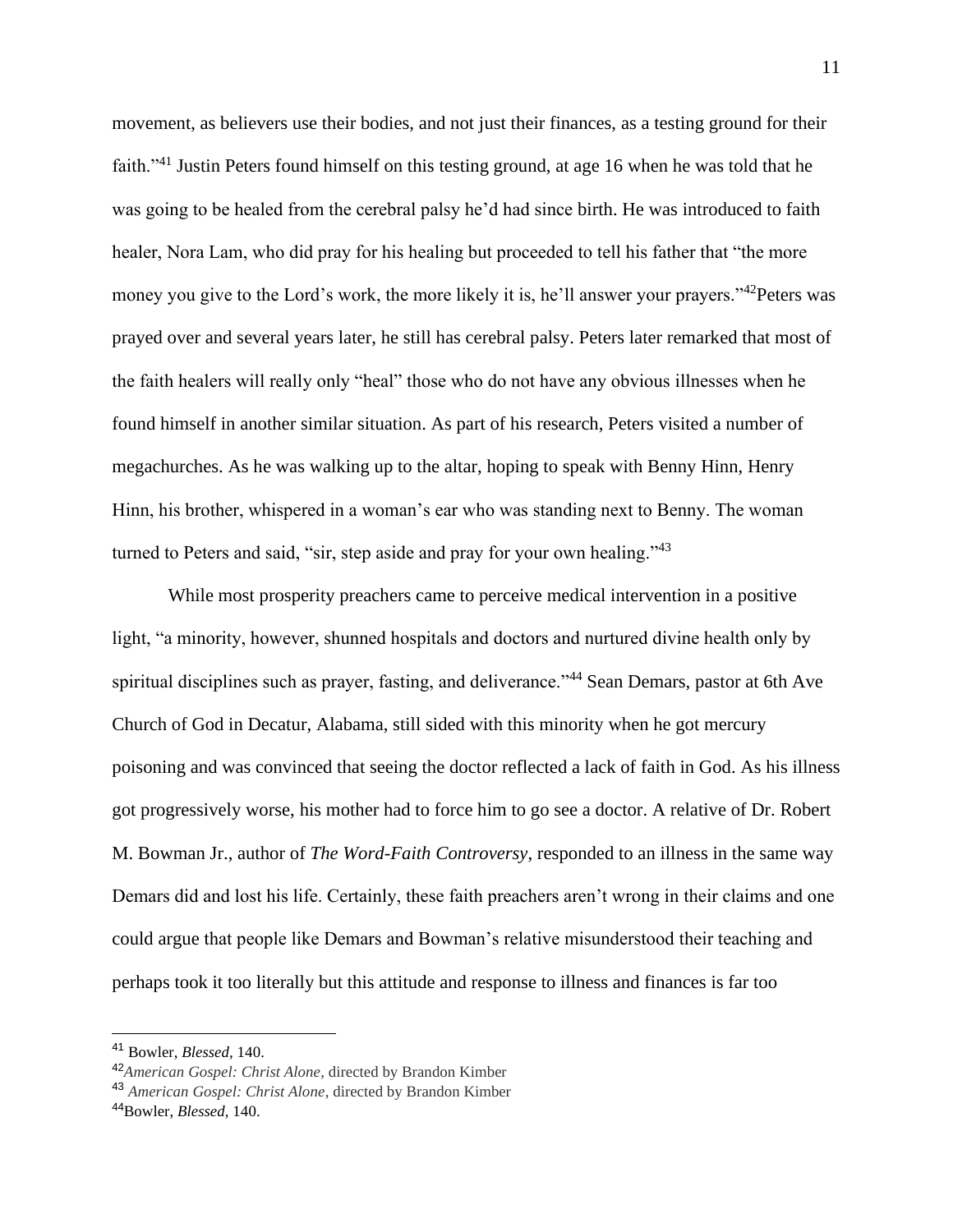common among adherents of the prosperity gospel. The issue is not just the promise of wealth and healing, it's the promise that these things are guaranteed for every believer every time and as reflected in the individual stories above, that is simply not true.

## **How and Why Prosperity Became a Gospel and Megachurch Leaders' Response**

In ancient times, the announcement of victory on the battlefield or any other good news, was referred to by the noun, "euangelion"<sup>45</sup> in Greek and "Besorah" in Hebrew (verb, "Bisser")<sup>46</sup>, which is where the word "gospel" comes from. As previously alluded to, it means "good news." The Christian New Testament begins with four books that are referred to as the gospels: Matthew, Mark, Luke, and John. These books tell of the life, teachings, death, and resurrection of Jesus Christ which together, culminate to form the good news.<sup>47</sup> The gospel therefore centers on the life, teachings, death, and resurrection of Christ and how through Him, Christians are saved. The prosperity gospel then, centers exclusively on health, wealth, and victory given by Christ then on Chris himself. This of course happened gradually. In tracing the development of new thinking about spiritual power, Bowler notes the influence of the "New Thought movement and its growth into more recognizably evangelical gospels of health and wealth."<sup>48</sup> New Thought emerged as many of the different ways of thinking about spiritual power and how to manipulate it in order to obtain a desired outcome. It has its conception in ideas of success literature, self-help, and positive thinking. It says, "adherents, acting in accordance with divine principles, relied on their minds to transform thought and speech into heaven-

<sup>45</sup> *American Gospel: Christ Alone*, directed by Brandon Kimber

<sup>46</sup> "Word Study: Euangelion - "Gospel"", directed by The Bible Project, October 3, 2019

<sup>47</sup> J.D. Douglas and Merrill C. Tenney, *ZOndervan Illustrated Bible Dictionary,* (Zondervan, 2011), 540.

<sup>48</sup> Bowler, *Blessed,* 11.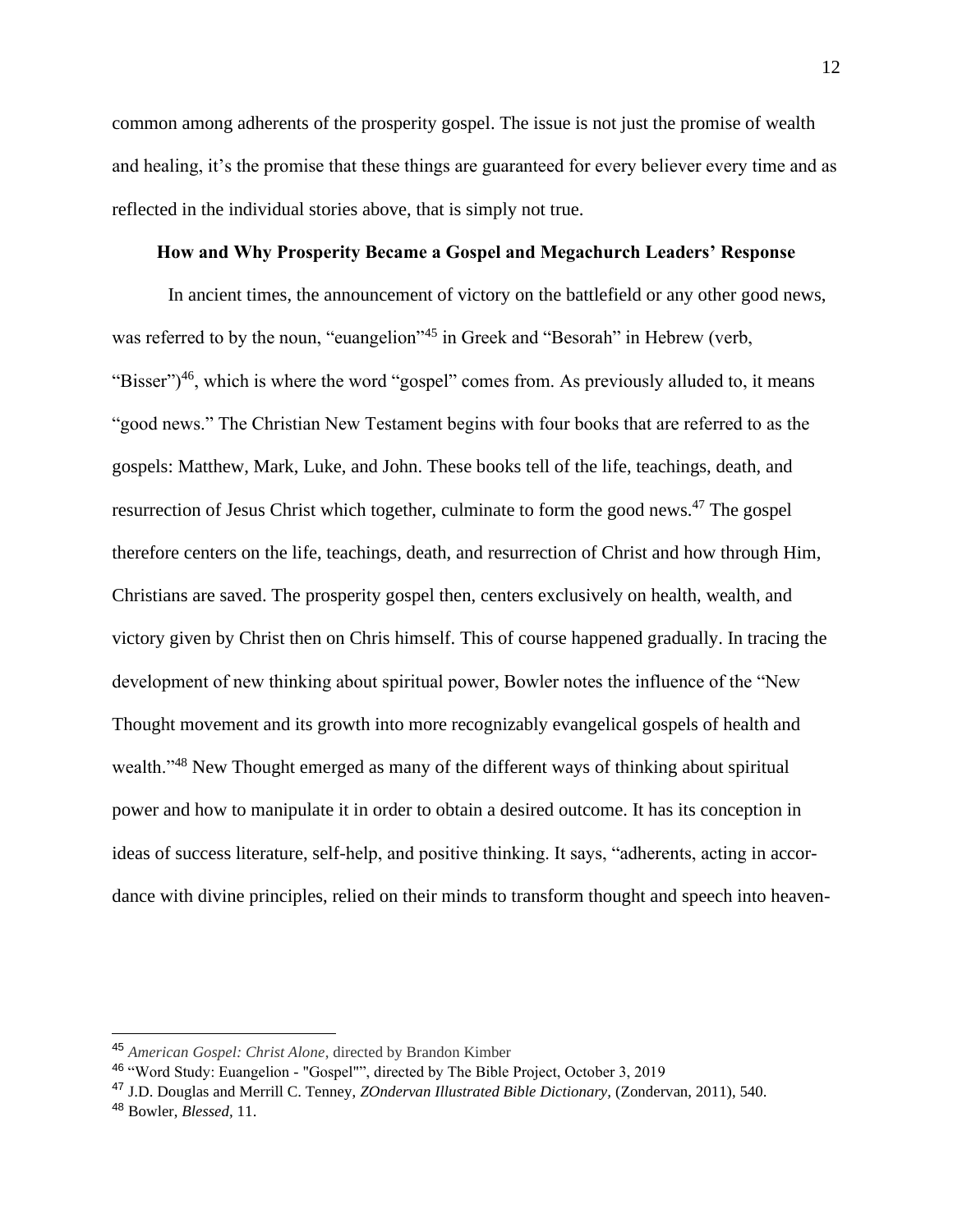sent blessings."<sup>49</sup> This new way of thinking placed the focus on the individual and the ability to use their mind to achieve and accomplish, putting power in the hands of the individual.

Such individual-centric philosophy quickly morphed into a gospel; it became the good news. The emphasis shifted from teaching about the life, teachings, death and resurrection of Christ to how an individual can obtain their desires. "Jesus bled and died for us so that we can lay claim to the promise of financial prosperity,"<sup>50</sup> Creflo Dollar twitted.<sup>51</sup> Joel Osteen added that "Jesus died that we might have an abundant life."<sup>52</sup> These claims are not false. "It's true that God wants us to be happy…"<sup>53</sup> says Trevin Wax, author of *Counterfeit Gospel.* But when what is exclusively taught is the financial prosperity and abundant life that the death of Jesus affords, then that's an incomplete message that can actually have a negative effect on people's lives. "The Bible is not against wealth, it's not against happiness. It's really how we view those things,"<sup>54</sup> says David W. Jones, Professor of Christian Ethics, Associate Dean for Theological Studies and Director of Th.M. Program at Southeastern Baptist Theological Seminary. A gospel that focuses on prosperity places more emphasis on what the individual gets from a relationship with Christ than Christ himself, which, I believe, is a reflection of the influence of the New Thought movement.

So how do megachurches view wealth and happiness? What do megachurch leaders have to say about these accusations? I'm choosing to focus on Joel Osteen and Bishop T.D. Jakes because their fame and notoriety has earned them a lot of media attention where they've had a

<sup>49</sup> Bowler, *Blessed,* 11.

<sup>&</sup>lt;sup>50</sup> Creflo A. Dollar (@Creflo\_Dollar), "Jesus bled and died for us so that we can lay claim to the promise of financial prosperity, #ProsperityInChrist #WealthyLiving #AbundantLife" Twitter, October 7, 2015, https://twitter.com/pdxprogressiveX/status/652957374580305920/photo/1

<sup>51</sup> Creflo later deleted the tweet

<sup>52</sup> Joel Osteen, "Pastor Joel Osteen Responds to Criticism," interview by Oprah Winfrey, *Oprah's Next Chapter*, OWN, January 8, 2012.

<sup>53</sup> *American Gospel: Christ Alone*, directed by Brandon Kimber

<sup>54</sup> *American Gospel: Christ Alone*, directed by Brandon Kimber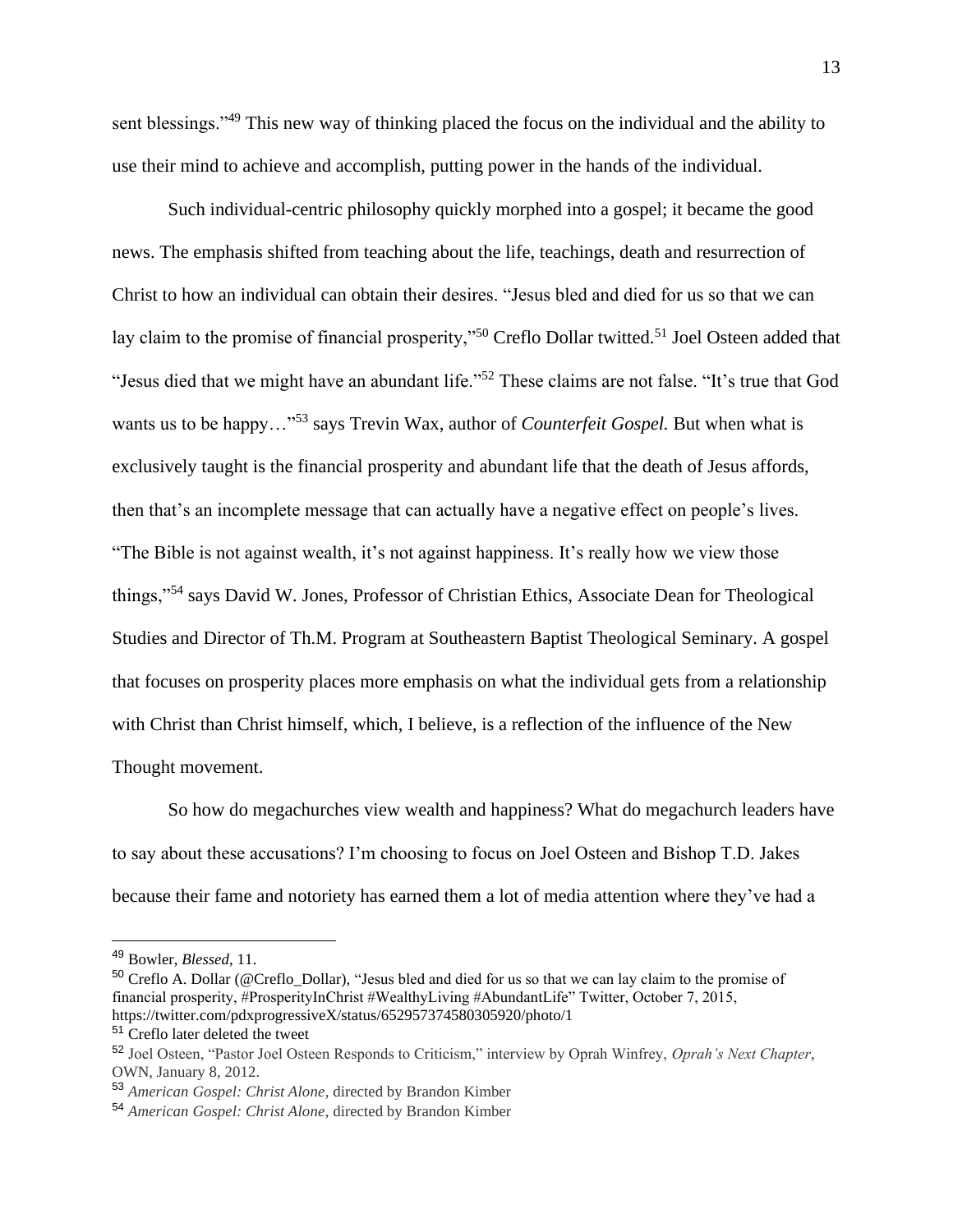chance to talk about their teaching and respond to critics. Osteen views wealth as "God's blessings"<sup>55</sup> and happiness as what God wants for all people. Yes all people because Osteen's goal "is just to help anybody from every, any faith to improve their life."<sup>56</sup> His congregation is made up of people from different worldviews including Muslim and even atheists.<sup>57</sup> Victoria Osteen, Joel's wife, asserted to the congregation that, "God wants you to be happy. When you worship, you're not really doing it for God, you're doing it for yourself cuz that's what makes you happy and God just wants you to be happy."<sup>58</sup>

To Joel, wealth and happiness are rewards from God; they are intrinsic to a relationship with God. Furthermore, Osteen has admitted that he really just wants to preach a message of hope and "how to live a great life."<sup>59</sup> It says on Lakewood's website that the ministry is "committed to helping people from all walks of life experience the unconditional love and unending hope found only in a personal relationship with Jesus Christ."<sup>60</sup> Adding, "we are dedicated to helping people everywhere be inspired and rediscover their true purpose in life." This mission is reflected in Osteen's yearly program, Night of Hope, his teachings on abundant living and his books including, *Your Best Life Now: 7 Steps to Living at Your Full Potential, The Power of I Am, Become a Better You, and Next Level Thinking: 10 Powerful Thoughts for a Successful and Abundant Life, Break Out: Five Keys to go Beyond your Barriers and Live an Extraordinary Life* many of which are New York Times Bestsellers.

<sup>55</sup> Joel Osteen, "Pastor Joel Osteen Makes No Apologies for His Wealth," interview by Oprah Winfrey, *Oprah's Next Chapter*, OWN, January 8, 2012

<sup>56</sup> Joel Osteen, "Joel Osteen on Living Your Best Life," Borders Media, December 31, 2008

<sup>&</sup>lt;sup>57</sup> Joel Osteen, "Joel Osteen on "Larry King Now" - Full Episode Available in the U.S. on Ora.TV," interview by Larry King, *Larry King Now*, Lary King, January 14, 2014

<sup>58</sup> "WHAT'S THE PROBLEM WITH JOEL OSTEEN? 2017", by CBC MEDIA, December 20, 2016 <sup>59</sup> Joel Osteen, "Joel Osteen on "Larry King Now" - Full Episode Available in the U.S. on Ora.TV," interview by Larry King, *Larry King Now*, Lary King, January 14, 2014

<sup>60</sup> "Our Ministry," Joel Osteen Ministries, accessed April 6, 2020, https://www.joelosteen.com/Pages/About.aspx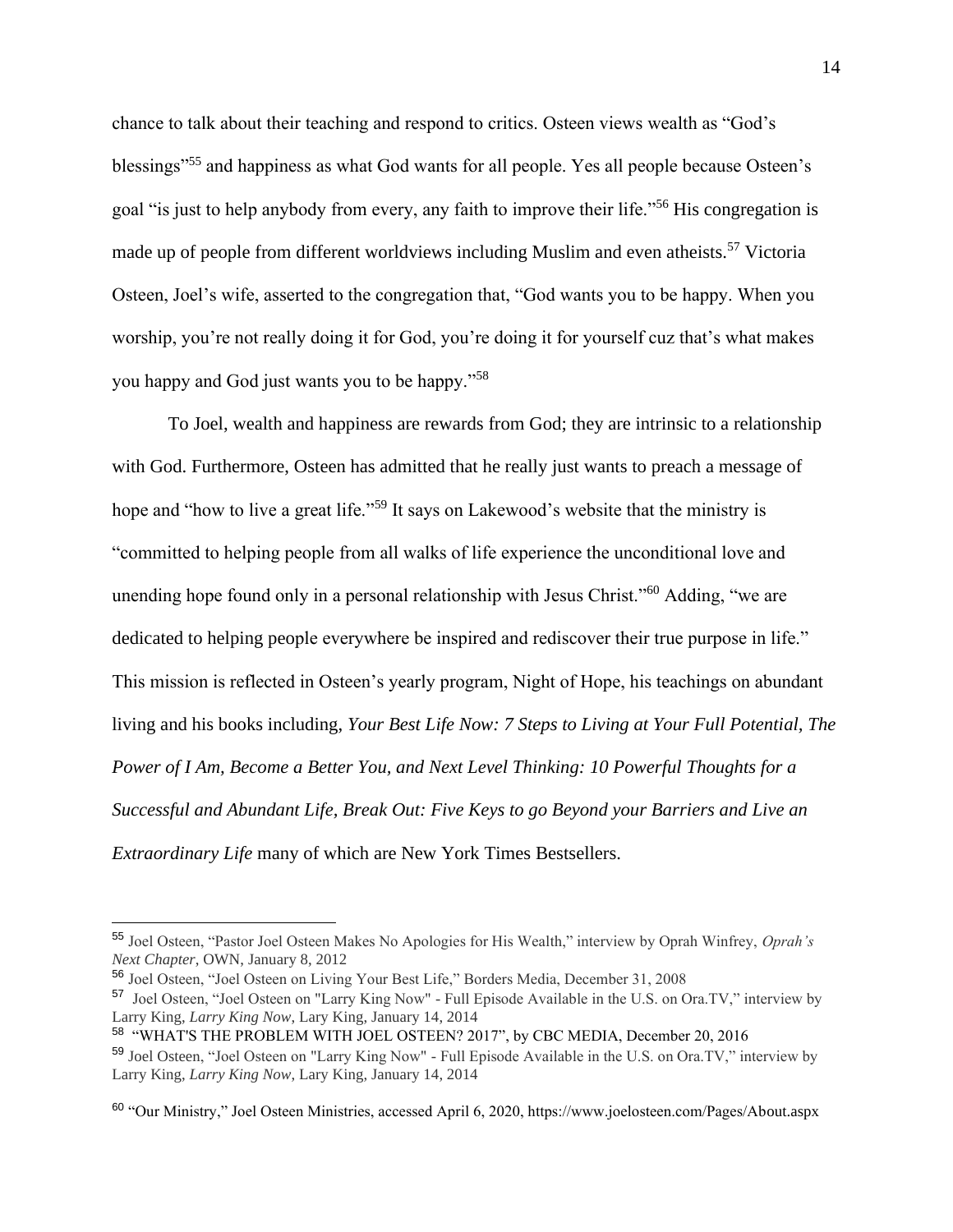When Bishop TD Jakes appeared on OWN, he echoed Osteen's sentiment about wealth, saying, "God allows your cup to run over."<sup>61</sup> He additionally argued that the issue with clergy is less about the material possessions they have and more about how they acquired them. He says the growth of his congregation and success are a product of a commitment to be better and effective. Jakes attributes his wealth to other streams of income such as his active involvement with film production in Hollywood. Both Osteen and Jakes are charismatic leaders who actively engage with culture and choose to focus helping the individual in their ministries. They've both revealed in interviews that their primary goal has never been to take from the congregation in the spirit of acquiring fame and fortune.

#### **Why It All Matters**

Following a careful evaluation of the critic's claims and their evidence, it's clear that the prosperity theology does have some problematic elements. However, their criticism of modernday prosperity preachers is ill informed. This research has revealed differences in how the prosperity gospel is preached today and how it was in the 80s. The primary conduit for such theology was televangelism. First, televangelists, focused on sensationalism, where immediate healing was emphasized and blessing in the form of wealth came from giving to the televangelists. They employed marketing strategies to get, which was reflected in their lavish lifestyles. I think the primary difference between prosperity in the 80s and today is the intention of megachurch leaders. Sure they too may simply be focused on getting but they've said in their own words that is not the intention behind their theology.

I believe that critics treat them like televangelists of the 20th ce. For two reasons. The first one being history. Historically, pastors who have taught prosperity have been the ones to

<sup>61</sup> T.D. Jakes, "Oprah's Next Chapter with Bishop T.D. Jakes," interview by Oprah Winfrey, *Oprah's Next Chapter*, OWN, December 30, 2012.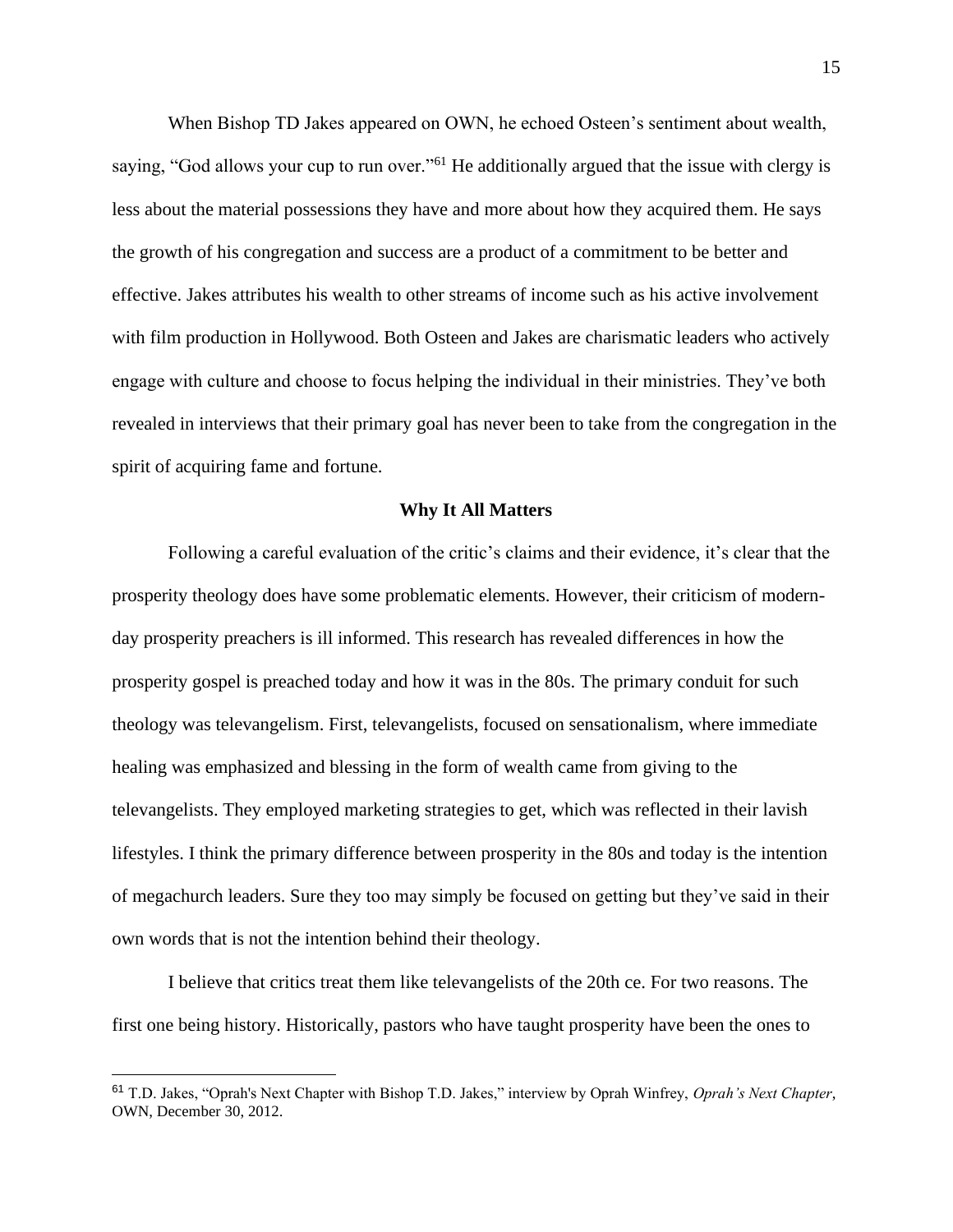grow and balloon into megachurches and have been embodiments of the prosperity they preach. Their ministries have been very sensational, focused on quick fixes. Therefore, history has tarnished the reputation of the megachurch. Second, is the luxurious lifestyle people like Osteen and Jakes have. The prominent prosperity preachers of modern-day are also embodiments of the prosperity they preach. Because of their history and luxurious lifestyle, critics still presume that prosperity preachers's intent is not to deceive. Maybe it is but there is not enough dialogue taking place between the critics of the megachurch and its leaders as well as promoters. Critics are not taking time to listen to what prosperity preachers have to say about their intentions, they are only listening to their sermons in which their theology sounds like that of televangelists. Hence those decade-old assumptions have been carried into the modern era. However, the onslaught of criticism of prosperity megachurches is a response to how some people have been hurt by their message over the decades.

Therefore, I would argue that the megachurch attracts people and has always attracted people in large part because of the message of positivity and hope delivered, oftentimes, by a very charismatic leader. In an individualistic society such as this, prosperity preachers adapt the biblical message to such an audience. Osteen says that, "people are already beaten down by life, they want to know God has a plan for them"<sup>62</sup> and that is why his ministry is focused on teaching a message of hope. Hence, those who criticize the megachurch for using the gospel for their own ends, should consider what its leaders have to say about their intent. At the same time, prosperity preachers need to consider the implications of only sharing the benefits of the gospel and not

<sup>62</sup> Joel Osteen, "Pastor Joel Osteen Responds to Criticism," interview by Oprah Winfrey, *Oprah's Next Chapter*, OWN, January 8, 2012.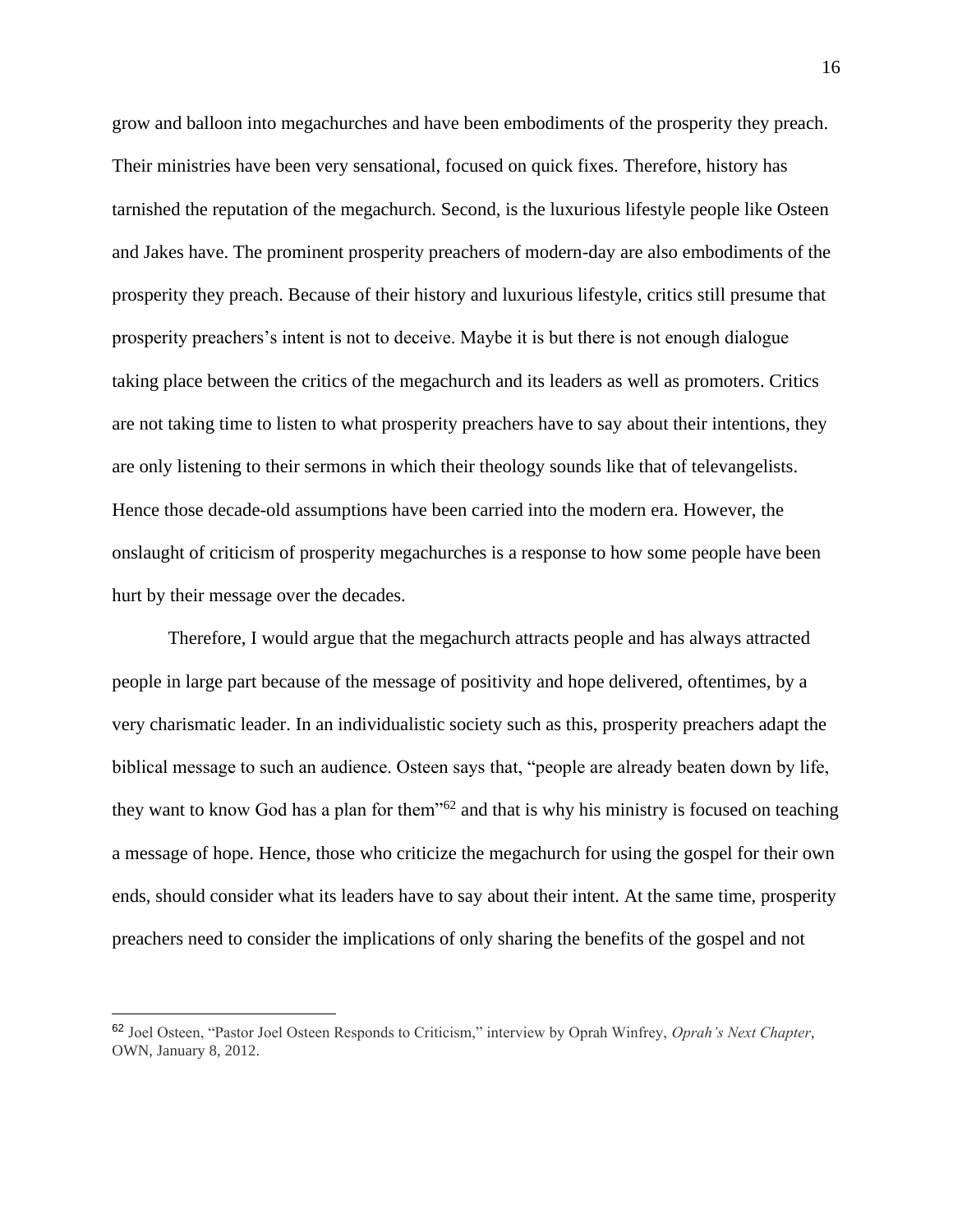addressing other aspects of it. They ought to consider how this might hurt their congregations.

There needs to be a balance on both sides of the aisle and productive conversations, that is not

filled with accusations, where both sides take time to understand one another's motives and

intent; because such quarrels over theology further divides the Christian church.

# **References**

- Amadeo, Kimberly. "Hurricane Harvey Shows How Climate Change Can Impact the Economy." The Balance. The Balance, June 25, 2019. https://www.thebalance.com/hurricaneharvey-facts-damage-costs-4150087.
- Bacon, John. "Joel Osteen: 'We Never Turned Away' Hurricane Harvey Flooding Victims." USA Today. Gannett Satellite Information Network, August 30, 2017. https://www.usatoday.com/story/news/nation/2017/08/30/joel-osteen-we-never-turnedaway-hurricane-harvey-flooding-victims/615569001/.
- Bowler, Kate. *Blessed: a History of the American Prosperity Gospel*. New York: Oxford University Press, 2018.
- Bowler, Kate. "Perspective | Here's Why People Hate Joel Osteen." The Washington Post. WP Company, August 29, 2017. https://www.washingtonpost.com/news/acts-offaith/wp/2017/08/29/heres-why-people-hate-joel-osteen/.
- "David W. Jones." Southeastern Baptist Theological Seminary. Accessed April 24, 2020. https://www.sebts.edu/academics/faculty/Jones.aspx.
- Eagle, D. E. "Historicizing the Megachurch." *Journal of Social History* 48, no. 3 (2015): 589– 604. https://doi.org/10.1093/jsh/shu109.
- Falconer, Robert "Blessed are the Consumerists: The Ideology of Contemporary Mega Church Architecture," *South African Theological Seminary* (2017): [https://www.researchgate.net/publication/321168363\\_Blessed\\_are\\_the\\_Consumerists\\_Th](https://www.researchgate.net/publication/321168363_Blessed_are_the_Consumerists_The_Ideology_of_Contemporary_Mega_Church_Architecture) [e\\_Ideology\\_of\\_Contemporary\\_Mega\\_Church\\_Architecture](https://www.researchgate.net/publication/321168363_Blessed_are_the_Consumerists_The_Ideology_of_Contemporary_Mega_Church_Architecture)
- Jakes, T.D. "Oprah's Next Chapter with Bishop T.D. Jakes," by Oprah Winfrey, Oprah Winfrey Network (OWN), December 30, 2012.
- Kimber Brandon, dir., *American Gospel: Christ Alone* (2018; Transition Studios, n.d.), https://www.amazon.com/American-Gospel-Christ-Russell-Berger/dp/B07MDLBZ4J/ref=sr\_1\_2?ascsubtag=1ba00-01000-a0049-win81-other-